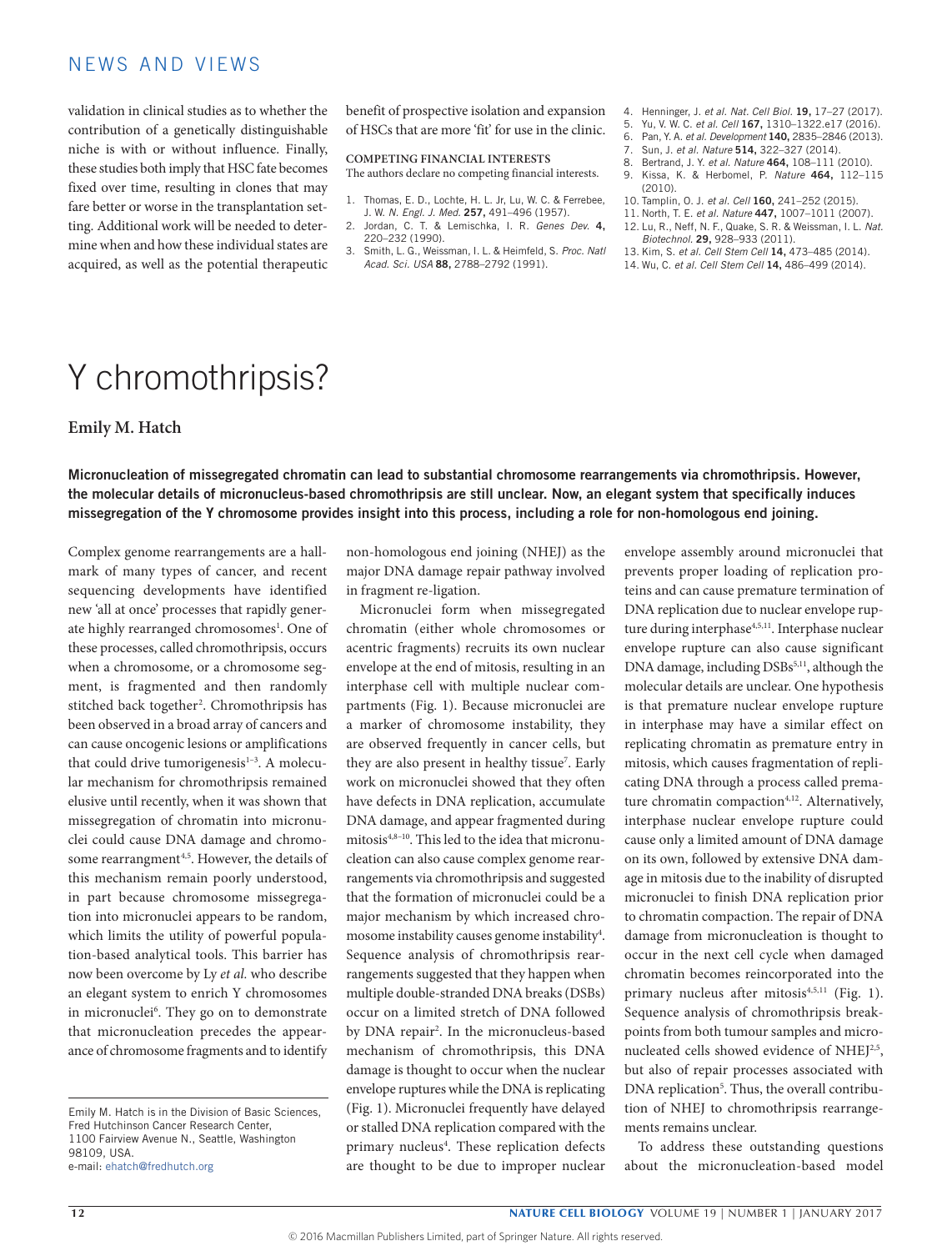### NEWS AND VIEWS

of chromothripsis, Ly *et al.* took advantage of a unique sequence feature of the human Y chromosome centromere to generate a new system where the Y chromosome can be induced to missegregate and form micronuclei. The authors engineered a cell line to allow inducible replacement of the wildtype CENP-A protein with a variant that cannot independently initiate kinetochore assembly. They then showed that CENP-A replacement led to significant micronucleation of the Y chromosome within two days (Fig. 1), as determined by fluorescence *in situ*  hybridization (FISH) and sequencing of fractionated micronuclei. They also demonstrate that the appearance of Y chromosome fragments in mitotic spreads peaked the day after micronucleation, consistent with DNA damage occurring as a result of micronucleation<sup>4,5,11</sup>. They then showed that the frequency of Y chromosome fragmentation in mitosis increases only when NHEJ is inhibited, and not when other DSB repair mechanisms, including homologous recombination and microhomology-mediated end joining, are inhibited. This provides the first molecular evidence that NHEJ is a major repair pathway for re-ligating chromosome fragments in chromothripsis. The authors also use their system to investigate the conditions required for DNA repair. Micronucleated chromatin frequently segregates into the main nucleus after mitosis, but it can also resegregate into a micronucleus<sup>4,11</sup>. The fate of chromatin that is micronucleated for two cell cycles is currently unclear. Ly *et al.* find no evidence of long-range rearrangements on the Y chromosome after sequencing micronuclei, suggesting that NHEJ is inefficient in micronuclei and that chromothripsis occurs only when chromosomes segregate into the main nucleus (Fig. 1). This is consistent with data that indicate that many nuclear functions are impaired in micronuclei4,11. However, one caveat is that the authors did not observe Y chromosome rearrangements anywhere in the population. This is probably due to the small size and repetitive structure of the Y chromosome, which also hinders the single-cell sequencing required to confirm NHEJ signatures at the breakpoints<sup>13</sup>. One exciting possibility raised by the authors is the application of the CENP-A replacement technique to induce missegregation of specific autosomes, which are more amenable to genome analysis. Several cell lines exist that contain an autosome with a



Figure 1 Model of chromothripsis after Y centromere inactivation and micronucleation. Ly *et al.* describe a system of Y chromosome centromere inactivation that takes advantage of the fact that the Y chromosome lacks DNA sequences to bind the centromere protein CENP-B (B). (1) Recruitment of wild-type (WT) CENP-A (A) to the Y chromosome centromere is sufficient for kinetochore assembly, whereas on the other chromosomes, CENP-B acts with CENP-A as a redundant mechanism. (2) Degradation of CENP-A<sup>WT</sup> and expression of a variant that cannot independently recruit kinetochore proteins (CENP-A\*) causes the inducible specific inactivation of the Y centromere. All of the other centromeres on chromosomes 1 through X (1  $\rightarrow$  X) can assemble kinetochores through CENP-A\* interactions with CENP-B during mitosis (M1). (3) Y centromere inactivation causes missegregation of the Y chromosome and its frequent localization in micronuclei during interphase. (4) The current model of micronucleus-based chromothripsis is that DNA damage occurs when the micronucleus membrane ruptures after the initiation of DNA replication. (5) This leads to chromosome fragmentation, which is visible in mitotic spreads in the second mitosis (M2) after Y centromere inactivation. (6) Generation of the highly rearranged chromosomes characteristic of chromothripsis occurs when chromosome fragments are segregated into the main nucleus and repaired by non-homologous end joining (G1(b)). If the fragments are missegregated into a micronucleus again, it is unlikely that repair will take place and their fate is unclear (G1(a).

neocentromere, which is similar to the Y chromosome centromere in that it lacks CENP-B binding sequences $14$ . These cell lines might provide the ideal system to follow a micronucleated chromosome from missegregation to rearrangement with cytological and genomic tools. However, the Y chromosome does have a significant advantage over autosomes: it lacks essential genes, which facilitates its use in diploid cells. This makes Y chromosome missegregation an ideal tool to also investigate the consequences of aneuploidy. Recent research on whole chromosome loss or gain demonstrates that aneuploidy elicits both general and gene-specific responses that can impair cell proliferation<sup>15</sup>. Induced missegregation of the Y chromosome could facilitate identification of the effects of whole chromosome loss, without the confounding effects of haploinsufficiency, and provide new insights into the molecular mechanisms driving aneuploidy responses. The current study by Ly *et al.* adds new molecular details to the micronucleus mechanism of chromothripsis and presents a system that can be used to address several important questions in the field. The current model of micronucleus-mediated chromothripsis is largely based on analysis of a few events that almost all occurred on different chromosomes<sup>5</sup>. Thus, we have very little information on whether there are common breakpoints for each chromosome, how frequently micronucleation of specific chromosomes leads to chromothripsis or other rearrangements, and the fate of these rearranged chromosomes in the population. Expanding the system developed by Ly *et al.* to micronucleate different chromosomes could address these questions as well as additional ones, including whether or not there are chromosome-specific differences in the frequency or mechanism of chromothripsis, and whether the different